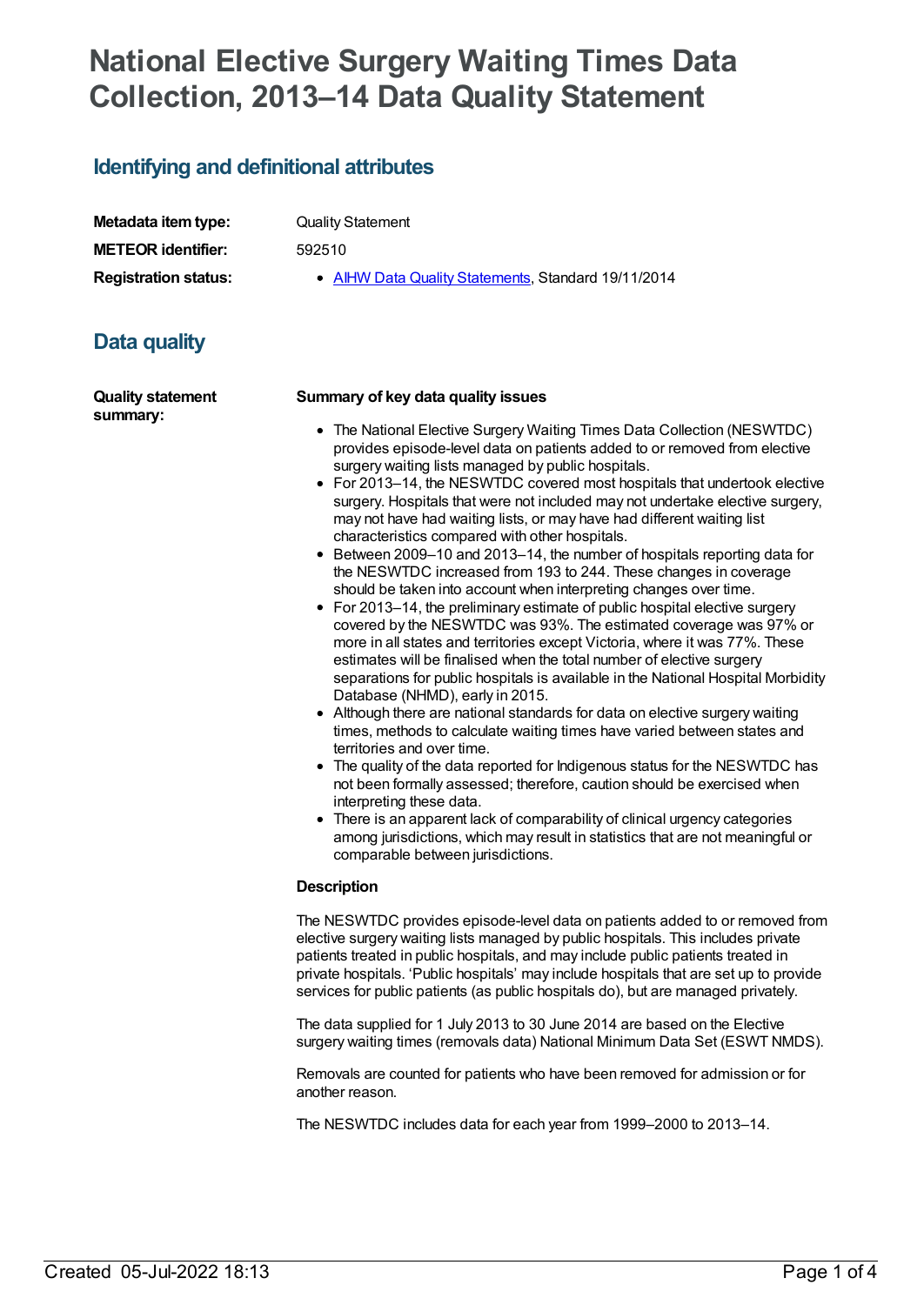| Institutional environment: | The AIHW is a major national agency set up by the Australian Government under<br>the Australian Institute of Health and Welfare Act 1987 (Cwlth) to provide reliable,<br>regular and relevant information and statistics on Australia's health and welfare. It is<br>an independent statutory authority established in 1987, governed by a management<br>board, and accountable to the Australian Parliament through the Health portfolio.               |
|----------------------------|----------------------------------------------------------------------------------------------------------------------------------------------------------------------------------------------------------------------------------------------------------------------------------------------------------------------------------------------------------------------------------------------------------------------------------------------------------|
|                            | The AIHW aims to improve the health and wellbeing of Australians through better<br>health and welfare information and statistics. It collects and reports information on a<br>wide range of topics and issues, ranging from health and welfare expenditure,<br>hospitals, disease and injury, and mental health, to ageing, homelessness,<br>disability and child protection.                                                                            |
|                            | The AIHW also plays a role in developing and maintaining national metadata<br>standards. This work contributes to improving the quality and consistency of<br>national health and welfare statistics. The Institute works closely with governments<br>and non-government organisations to achieve greater adherence to these<br>standards in administrative data collections to promote national consistency and<br>comparability of data and reporting. |
|                            | One of the main functions of the AIHW is to work with the states and territories to<br>improve the quality of administrative data and, where possible, to compile national<br>data sets based on data from each jurisdiction, to analyse these data sets and<br>disseminate information and statistics.                                                                                                                                                  |
|                            | The Australian Institute of Health and Welfare Act, in conjunction with compliance to<br>the Privacy Act 1988 (Cwlth), ensures that the data collections managed by the<br>AIHW are kept securely and under the strictest conditions with respect to privacy<br>and confidentiality.                                                                                                                                                                     |
|                            | For further information see the AIHW website www.aihw.gov.au.                                                                                                                                                                                                                                                                                                                                                                                            |
|                            | Data for the NESWTDC were supplied to the AIHW by state and territory health<br>authorities under the terms of the National Health Information Agreement (see the<br>following links):                                                                                                                                                                                                                                                                   |
|                            | http://www.aihw.gov.au/nhissc/                                                                                                                                                                                                                                                                                                                                                                                                                           |
|                            |                                                                                                                                                                                                                                                                                                                                                                                                                                                          |
|                            | /content/index.phtml/itemld/182135.                                                                                                                                                                                                                                                                                                                                                                                                                      |
|                            | The state and territory health authorities received these data from public hospitals.<br>States and territories use these data for service planning, monitoring and internal<br>and public reporting. Hospitals may be required to provide data to states and<br>territories through a variety of administrative arrangements, contractual<br>requirements or legislation.                                                                               |
| <b>Timeliness:</b>         | Data for the NESWTDC are reported annually. The reference period for this data<br>set is 2013–14. This includes records for additions and removals from elective<br>surgery waiting lists between 1 July 2013 and 30 June 2014.                                                                                                                                                                                                                          |
|                            | Most states and territories provided a first version of the data to the AIHW during<br>July 2014. These data were reported in early October 2014. Data provision and<br>reporting was in accordance with agreed timetables.                                                                                                                                                                                                                              |
| <b>Accessibility:</b>      | The AIHW provides a variety of products that draw upon the NESWTDC. Published<br>products available on the AIHW website are the Australian hospital statistics series<br>of products, with associated Excel tables.                                                                                                                                                                                                                                      |
|                            | These products may be accessed on the AIHW website at                                                                                                                                                                                                                                                                                                                                                                                                    |
| Interpretability:          | www.aihw.gov.au/hospitals/.<br>Metadata information for the ESWT NMDS is published in the AIHW's Metadata<br>Online Registry (METeOR) and the National health data dictionary.                                                                                                                                                                                                                                                                           |
|                            | METeOR and the National health data dictionary can be accessed on the AIHW<br>websites, respectively:                                                                                                                                                                                                                                                                                                                                                    |
|                            | /content/index.phtml/itemld/520154                                                                                                                                                                                                                                                                                                                                                                                                                       |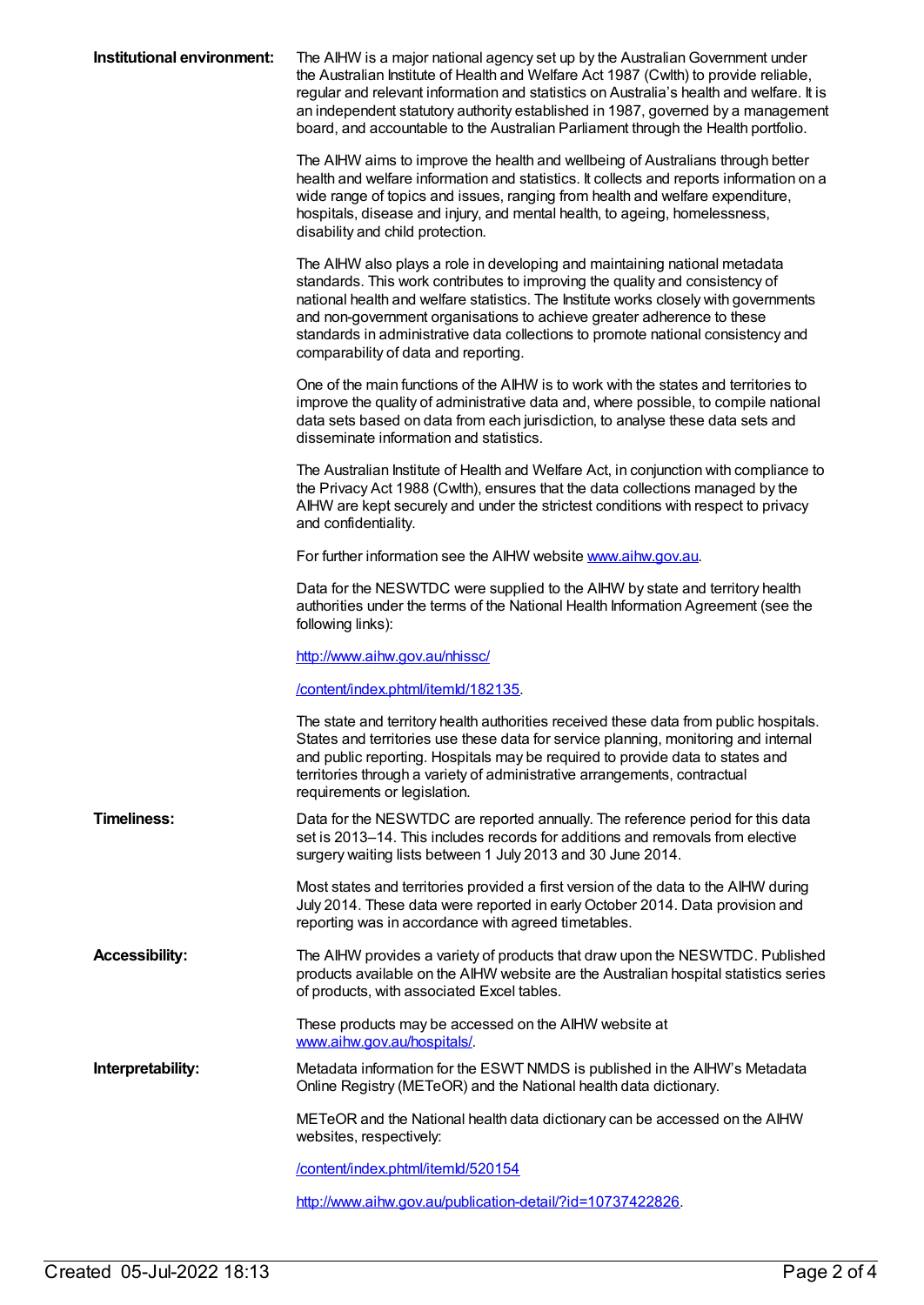#### **Relevance:** *Scope and coverage*

The NESWTDC provides information on waiting times for elective surgery in public hospitals. The scope of the data collection is patients on waiting lists for elective surgery that are managed by public hospitals. This may include public patients treated in private hospitals and other patients treated in public hospitals.

For 2013–14, the NESWTDC covered most public hospitals that undertook elective surgery. Hospitals that were not included may not undertake elective surgery, may not have had waiting lists, or may have had different waiting lists compared with those of other hospitals. For 2013–14, a preliminary estimate of the proportion of elective surgical separations reported to the NESWTDC was 93%. The estimated coverage was 97% or more in all states and territories except Victoria, where it was 77%. These estimates of coverage nationally and by state and territory will be finalised in early 2015 when data are reported for the NHMD for 2013–14.

The following changes in coverage should be taken into account when interpreting changes over time:

- Between 2010–11 and 2011–12, the number of hospitals reporting data for the NESWTDC increased from 193 to 244.
- Between 2009–10 and 2013–14, the estimated proportion of public hospital elective surgery that was reported to the NESWTDC increased from 88% to 93%.
- For 2011–12, South Australia provided data for 32 small hospitals that were not included in the data for previous years. In 2012–13 and 2013–14, one or two small South Australian hospitals that provided data in 2011–12 did not perform elective surgery. Coverage for South Australia increased from 71% in 2010–11 to 97% in 2011–12.
- From 2011–12, Western Australia provided data for an additional 22 small hospitals. Coverage for Western Australia increased from 82% in 2010–11 to 100% in 2011–12.
- For 2011–12, Queensland was not able to provide data for 3 hospitals that reported almost 10,000 admissions from elective surgery waiting lists in 2010–11. These hospitals were also not able to provide data for one quarter of 2012–13.
- For 2009–10, the data for Albury Base Hospital were included in statistics for Victoria. From 2010–11, the data for Albury Base Hospital have not been available.
- The increase in number of admissions for the Northern Territory between 2010–11 and 2011–12, was, in part, due to the inclusion of certain surgical procedures from 2011–12 that had previously been incorrectly excluded from the NESWTDC by the Northern Territory.

The NESWTDC is the source of information for a performance indicator for the NHA and other national performance reporting.

#### *Reference period*

The reference period for this data set is 2013–14. This includes records for additions and removals from elective surgery waiting lists between 1 July 2013 and 30 June 2014.